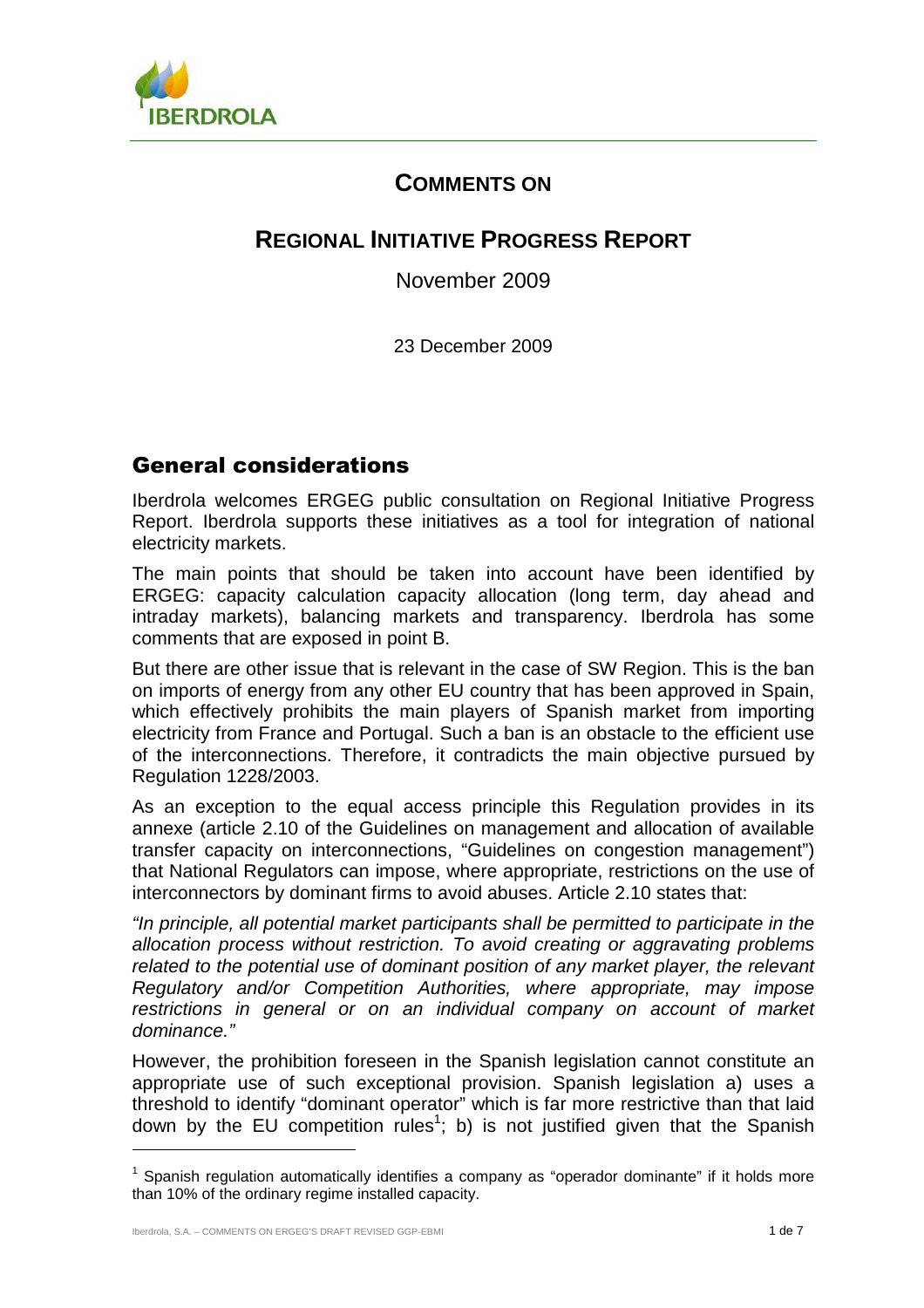

wholesale electricity market is already competitive and there is no risk of abusive use of market power; c) imposes a prohibition that is impeding efficient crossborder trade and preventing Spanish prices from falling, and d) is clearly disproportionate since there are less restrictive alternative means to increase the competitive pressure in the market.

For these reasons Iberdrola ask eliminate this ban as soon as possible, in order to remove the various obstacles it presents on cross-border trade and on the attainment of a single energy market.

## B. Comments on ERGEG Electricity Regional Initiative

#### B.1. From your point of view, what is the main achievement of the Electricity Regional Initiatives process?

First, the Electricity Regional Initiatives has allowed to identify the main obstacles for the attainment of a single energy market and to increase the cooperation between PXs, TSOs, Regulators and Market Players. Also Regional Initiatives have allowed reaching agreements and developing proposals to promote the Regional Markets. The main achievements have been the implementation of Congestion Guidelines and the initiatives of Market Coupling in day a-head markets.

But there are still some cases in which Governments have approved new regulation without harmonization and without taking into account the works that are being done by Regional Initiatives. The Spanish Energy Ministry "Orden ITC/1549/2009" has change the previous agreement in "Orden ITC/843/2007" and the Regional Initiative has unfortunately not play any role. This has lead to a noncoordinated mechanism to allocate cross-border capacity between Spain and Portugal. Iberdrola urges to implement a coordinated and non-discriminatory mechanism based on the allocation of fully firm PTRs between Spain and Portugal as foreseen in previous regulation ITC/843/2007. For this reason, the participation of Governments should be reinforced in the Regional Initiatives and it should be compromises by Governments to consider the Regional Initiatives recommendations and explain why are not adopted.

## Capacity calculation

## B.2. What should be the framework conditions for having flow-based capacity calculation based on a common grid model implemented in practice?

First, a coordinated flow-based capacity calculation algorithm should be developed by TSOs.

In a second stage, both TSOs should interchange information to reply the calculation of the other TSO.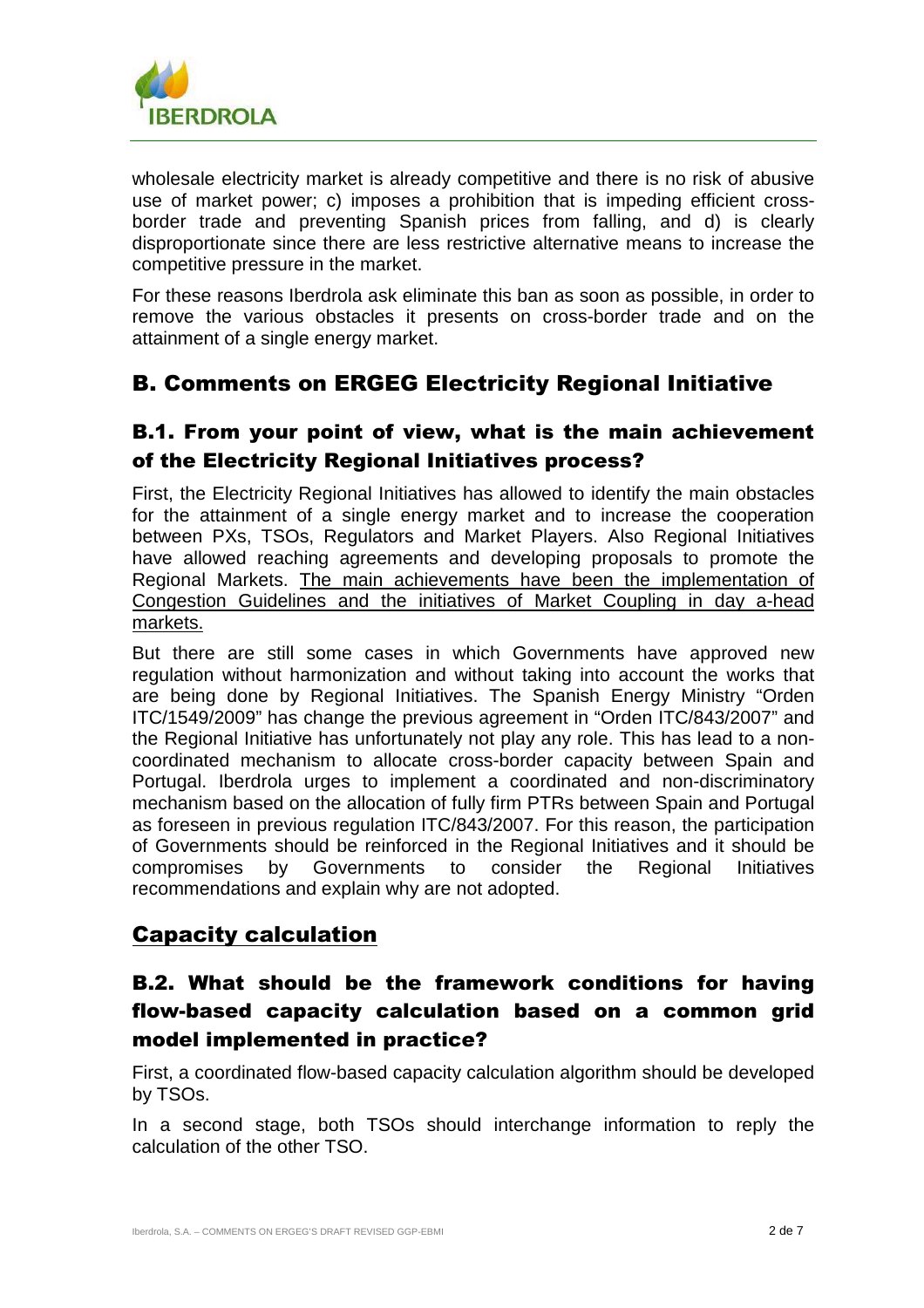

In a third stage, only one TSO has to be responsible of the calculation of capacity of each interconnector according to a common grid model.

The ATC-based approach should be changed towards a regionally-calculated flow-based approach. If a TSO consider ATC most appropriate the TSO should justify this decision.

## B.3. What do you believe should be the short- and long-term goals for a regional approach to capacity allocation?

In the short term the goal is to increase transparency on calculation and process to determine capacity. This can allow knowing if the TSOs are working well and offering all the capacity to the market.

After this, in less than one year, the short-term goal is to reach an agreement on target capacity calculation model and the calendar to be implemented. Despite all the complexity involved in the models, we shouldn't forget the last aim of flowbased mechanism: further market integration through more capacity available to the market. Therefore, the whole process cannot be successful if less capacity is offered to market participants.

In the mid-term, in two or three years, Market Coupling, Continuous Intraday and TSO-BSP model for cross-border balancing should be implemented.

In the long term, less than five years, the development and implementation of a TSO-TSO cross-border balancing market.

## B.4. Do you consider transparency requirements for capacity calculation sufficient? If not, what do you need additional data/information for?

There is not enough transparency on capacity calculation. Iberdrola has asked for the following data in other consultancies:

- Thermal capacity of interconnectors
- Commercial Capacity of interconnectors
- Reasons for the differences between Thermal and Commercial Capacity:
	- o Security reserve and justification
	- o Congestions: critical branches
	- o Interconnectors availability
- Capacity Calculations by both TSOs in each interconnector

Transparency can prevent cases of abuse of dominant position on national electricity transmission markets by discriminating between domestic and export electricity transmission services and segmenting the Single Energy Market.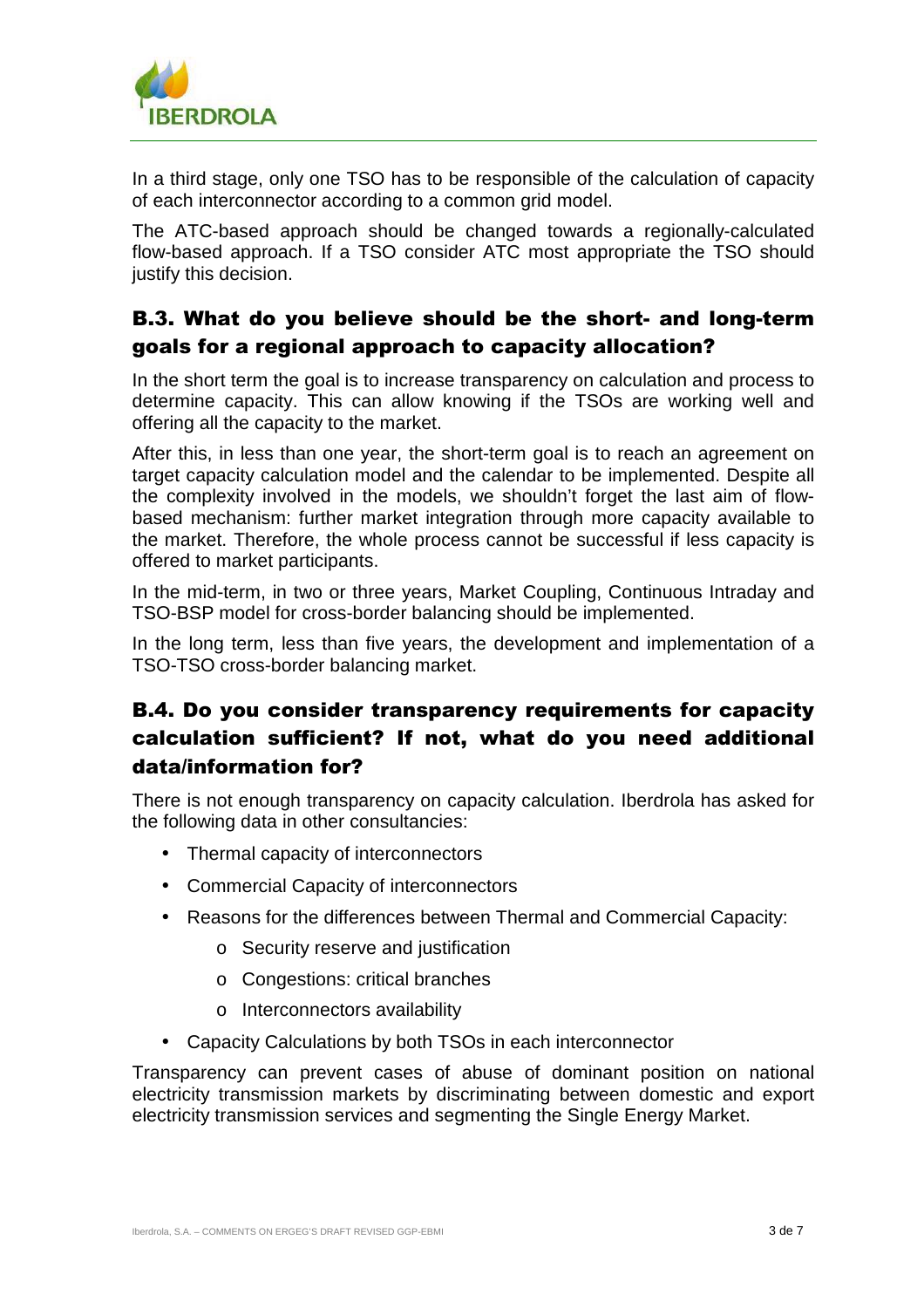

#### Capacity allocation

## B.5. What practical steps should be taken at an interregional level to ensure an efficient and harmonised approach to capacity allocation in the 1) long-term; 2) day-ahead; and 3) intraday markets?

First of all, all regulatory restrictions that are hampering an efficient use in existing mechanisms should be removed. We refer particularly to the ban on imports that was stated previously. The removal of such measures will be a "quick-win" for creating a "level playing field" between all market participants thorough Europe.

In addition to this, Target Models defined at Project Coordination Group should be in some way implemented by ERIs. There is a high risk that Target Models are discarded by ERIs because "our region is different". Any difference from the target model should be clearly motivated, and if possible, verified by an interregional organization (could it be ACER?).

Also real regulation-makers should participate in debates to avoid incongruence such as the abovementioned Orden ITC/1549/2009, that has created an specific product (contract for differences of the spread between Spain and Portugal) that is far from been harmonized with the current mechanism in place between Spain and France.

In the long term, all the available capacity should be offered in yearly and monthly PTR auctions by TSO in order to promote competition and the rule "Use It or Get paid for It" should be applied in day a-head auctions or day-ahead markets. Special care with fiscal issues (VAT) should be paid if FTRs are implemented as target model. PTRs are VAT exempted and do not enter into the prorate rule, however this might not be the case for FTRs.

In the day-ahead, governance issues should be clear since the beginning. We have seen disputes on governance in several regions that have provoked delays in Market Coupling projects. In our opinion, Power Exchanges must play an important role. However, TSOs should be leading market coupling initiatives.

For Intraday Markets, if Continuous Trading is the target model for EU, the regional models based on Intraday Auctions should move to Continuous Trading.

## B.6. What are the future challenges in ensuring that allocation mechanisms across all timeframes can work together?

We advocate for maximization of capacity allocated in "correct" timeframes. In our opinion, correct timeframes are those that match forward products that currently are traded in the wholesale market and serve to hedge positions to suppliers and producers. So we consider that capacity rights allocated (annual and multiannual) in longer timeframes will be more helpful to market integration that those allocated in shorter timeframes (monthly and daily).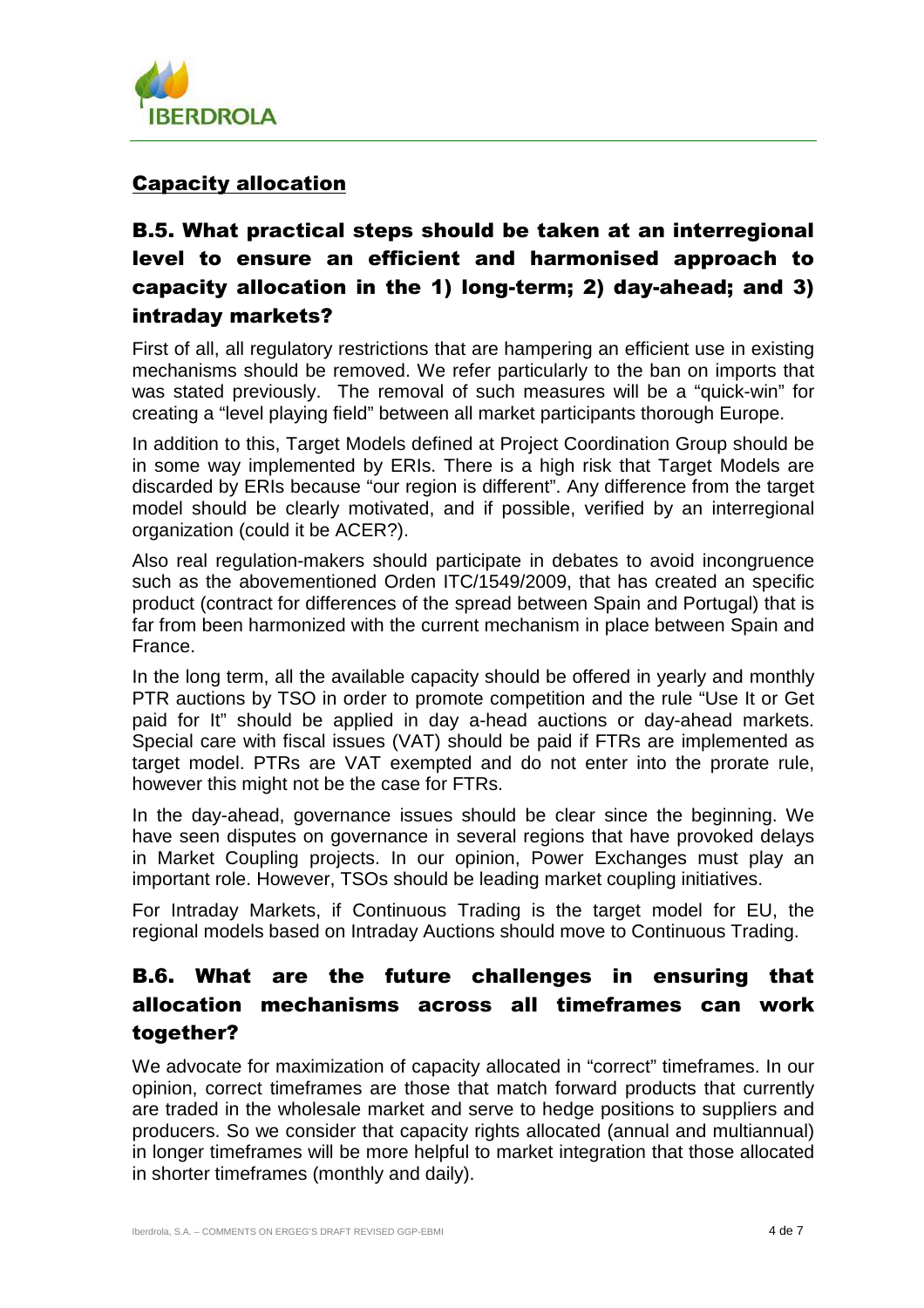

In certain occasions, some stakeholders, notably Power Exchanges, have asked for a reservation of capacity to be allocated in day-ahead if Market-Coupling is in place. In our opinion there is no need for any reservation of capacity for day-ahead timeframe when MC is available:

- If Transmission Rights are Financial (FTRs), there won't be any problem because all physical capacity will be available for the Market Coupling mechanism.
- If Transmission Rights are Physical (PTRs) and a use-it-or-get-paid-for-it mechanism is in place, traders will act efficiently and won't be nominate the capacity hold by them. Thus the majority of the capacity will be available for the Market Coupling mechanism.

Note that any reservation of capacity for the Market coupling day-ahead mechanism is, in some extent, hampering further competition across borders and not delivering better results in the day-ahead (traders will give this capacity back to get the congestion revenues).

## B.7. Do you consider that achievements by different regions towards a harmonised set of rules at regional level for long– term capacity allocation merit further work or should there be more emphasis put on inter-regional harmonization (considering that this may impede short-term regional progress)?

In our opinion, ERIs have revealed as a very successful tool to harmonize wholesale markets in neighboring countries. However, some inter-regional harmonization is needed. In our opinion, Project Coordination Groups have achieved this quite well.

In any case, "quick-wins" for market integration should be implemented. Most of them can be implemented at a regional or even national level: Firmness of capacity or removal of current ban of imports in Spain are typical examples. Only when the identified quick-wins have been achieved, we should focus on the most complex issues such as flow-based interregional market-coupling

## B.8. Do you think that extending the geographical scope of existing auction offices is advisable/feasible?

We advocate for the maximum harmonization if this leads to a more efficient use of resources. Auction Offices are on the direction of further harmonization. Nevertheless, they can be an expensive solution if we do not take advantage of the economies of scale. Therefore, a clear analysis of benefits and costs has to be done before extending the geographical scope of existing auction offices.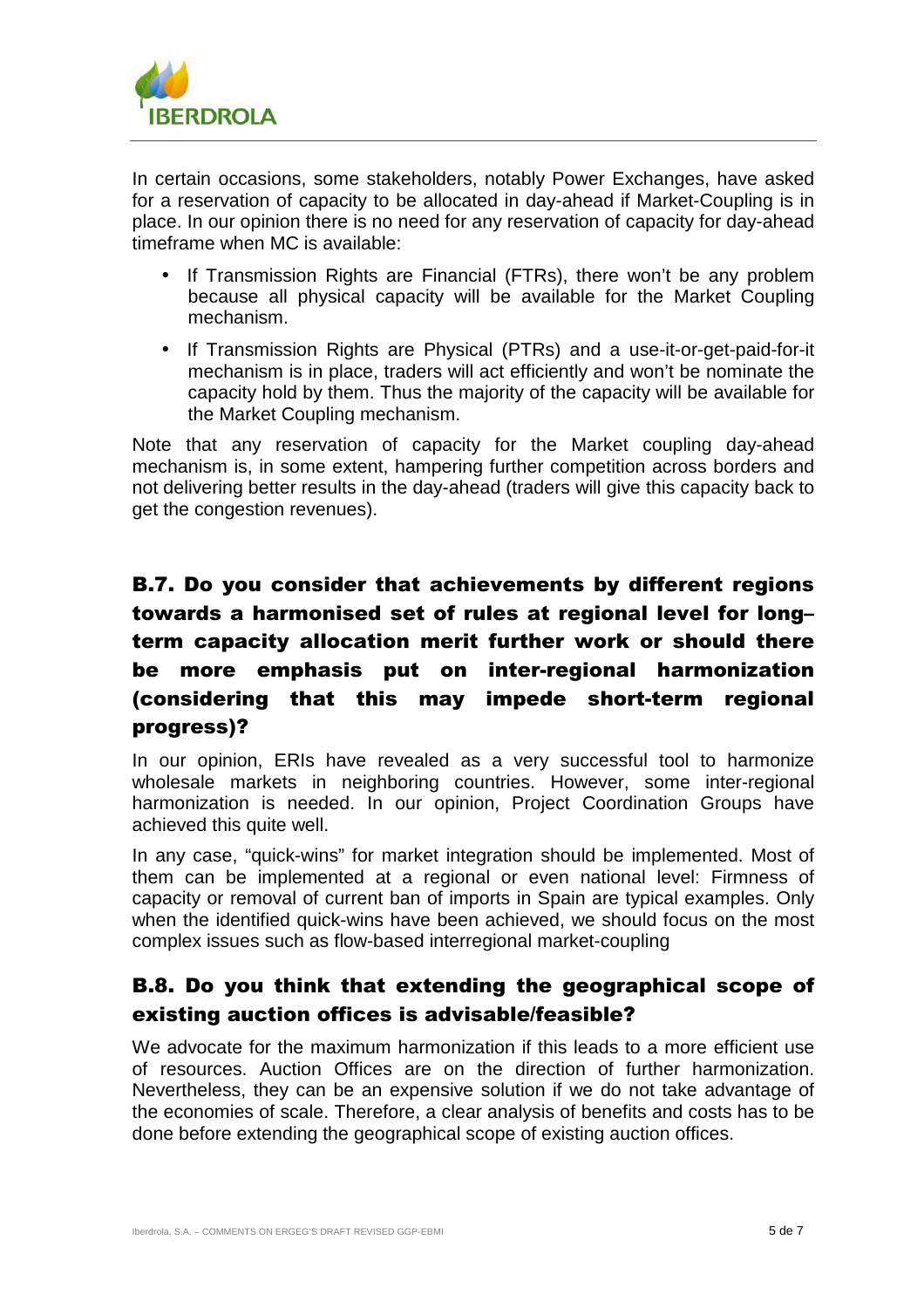

## B.9. Do you agree with price market coupling as the target model for day-ahead capacity allocation?

Yes, but most of interconnection capacity should be reserved for PTRs, offered in annual and monthly auctions. A few amount of capacity and the rule "Use It or Get paid for It" can liberate enough capacity formarket coupling.

#### **Balancing**

## B.10. How important do you consider further development of cross-border balancing solutions? Which model do you consider appropriate and efficient?

The development of cross-border balancing can reduce the cost of deviation for customers and increase the amount of renewable power to be managed in a system.

An integrated balancing market is the optimal approach if congestions in interconnectors are not very often and a high level of integration exists as a market splitting solution for daily market.

If this is not the case and congestions are often and there is low level market integration, a model 'TSO to TSO' is a better solution. Iberdrola prefer a common merit order solution because of the economic benefits for systems and because it is objective, transparent and non-discriminatory. In this case, Iberdrola ask to improve the harmonisation of balancing markets and the technical characteristics of power plants to provide reserve or balancing energy.

The TSO-BSP model, can be implemented as a first step if the rest of models are not possible. In this case, we ask for an agreement between TSO to allow the generators of each system to send bids and offers to the other electric system. The generators, that could be interested in provide the cross-border balancing service, would be individually allow participating in the neighbouring balancing markets by TSO.

Full harmonisation is not a prerequisite under TSO-BSP model, but in the rest of the schemes the differences can make very difficult cross-border balancing.

Iberdrola agree that marginal pricing is the most efficient allocation of resources, and prefer this balancing services settlement scheme. For integrated balancing market model a common settlement scheme is needed and for 'TSO to TSO' model is the best solution.